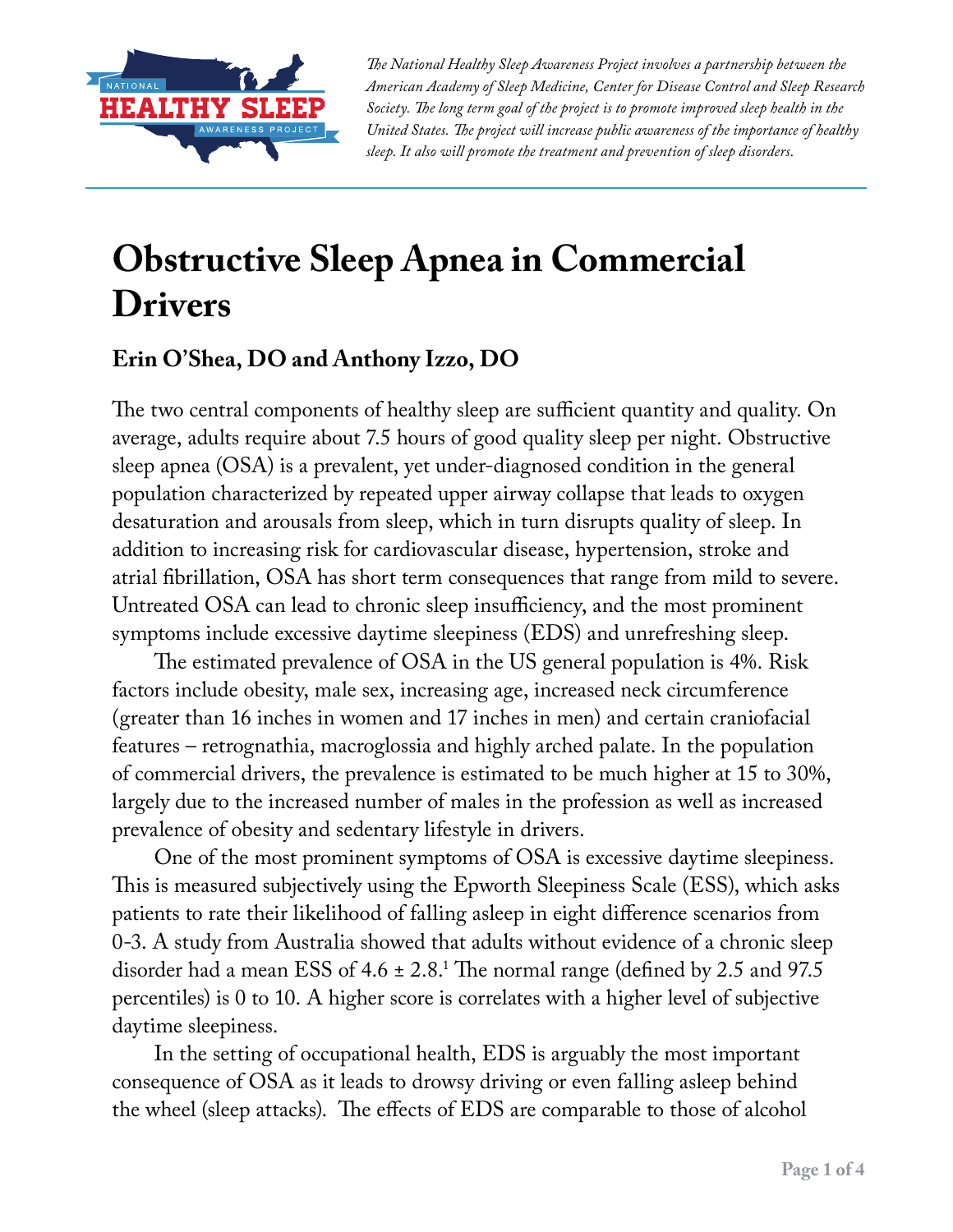consumption,2 leading to psychomotor deficits, concentration, judgement and memory impairment, and slowed reaction times. This is especially concerning for commercial and professional drivers as these impairments lead to an increased risk of motor vehicle accidents. An estimated 10% to 30% of all crashes and 21% to 31% of fatal crashes have found drowsy driving and/or falling asleep behind the wheel as the root cause.<sup>3–5</sup> Since OSA can lead to EDS, which in turn can lead to drowsy driving, it is not surprising that drivers with OSA had more than a two times greater risk of crashing than drivers without OSA (RR = 2.43, 95% CI:1.21- 4.89).<sup>6</sup> Indeed, Hakkanen and Summala found that 22% of long haul truck drivers in Finland admitted to dozing while driving at least 2 times in the past 3 months of their study.7 Commercial vehicle crashes are 7 times more likely to be fatal compared to non-commercial vehicle crashes.<sup>8</sup>

Currently in the US, the only mandated screening of the 14 million commercial driver's license holders for any sleep related disorder is to complete a federal medical examination questionnaire, which includes only one sleep-related question: "Do you have sleep disorders, pauses in breathing while asleep, daytime sleepiness, loud snoring?" In 2009, a study by Parks et al revealed that among drivers at high risk for OSA, 85% answered "no" to this question.<sup>9</sup>

Self-reporting of sleep related problems may be biased due to drivers' fear of perceived financial and/or occupational consequences of such problems, such as losing their job or having to incur the additional costs of diagnosis and treatment.

In 2006, the Joint Task Force of representatives from the American College of Chest Physicians (ACCP), the American College of Occupational and Environmental Medicine and the National Sleep Foundation, published guidelines for identifying OSA in commercial drivers.10 The summary of the recommendations is as follows:

Drivers meeting one or more of the six criteria are considered to have OSA or probable OSA:

- 1. Any of the following symptoms: snoring, EDS, witnessed apneas
- 2. History of MVA likely related to sleep disturbance (run off road, at-fault, rear-end collision)
- 3. Previous OSA diagnosis; prior PSG with AHI>5; reported CPAP prescription and/or use
- 4.  $ESS > 10$
- 5. Sleeping in examination or waiting room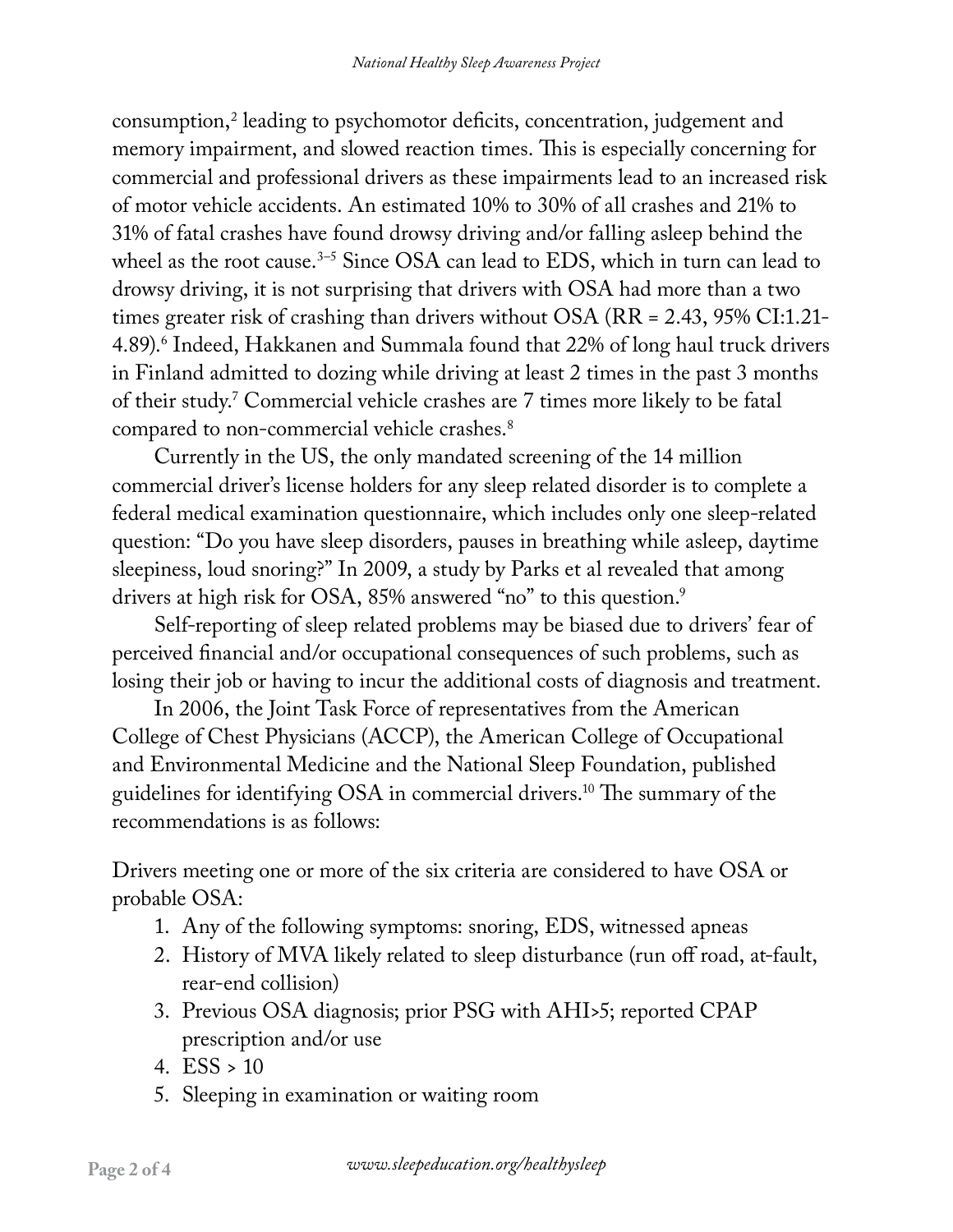- 6. Two or more of the following:
	- a. BMI  $\geq$  35 kg/m<sup>2</sup>
	- b. Neck circumference > 17 inches in men, 16 in women
	- c. Hypertension (new, uncontrolled or requiring 2 or more medications for control)

Diagnosis of OSA is by polysomnography (PSG) or home sleep test (HST) demonstrating sleep disordered breathing with an apnea-hypopnea index (AHI) of greater than 5.

The mainstay of OSA treatment is CPAP (continuous positive airway pressure). With this modality effectiveness of and compliance with treatment can be objectively monitored. Other treatment modalities include surgical options, oral appliances, lifestyle modification (weight loss, alcohol restriction) and positional sleeping, which cannot be objectively monitored. Once diagnosed, commercial driver's license holders are often required to demonstrate compliance with OSA treatment, which most often includes CPAP therapy.

There is evidence that treatment of OSA with CPAP decreases the risk of vehicle crashes in the general population in those subjects who are compliant with treatment. Tregear et al conducted a meta-analysis of 9 observational studies investigative the risk of crashing in drivers diagnosed with OSA before and after treatment with CPAP and found a risk reduction after treatment (risk ratio = 0.278, 95% CI 0.22 to 0.35; P < 0.001).11

In conclusion, untreated obstructive sleep apnea, which is very common in the US commercial driver population, leads to increased risk of both fatal and non-fatal motor vehicle crashes. There is currently no federally mandated effective screening, but effective screening tools do exist. If diagnosed with obstructive sleep apnea, literature demonstrates that effective treatment with CPAP therapy can decrease the risk for vehicle crashes and associated morbidity, mortality and cost.

## **REFERENCES**

- 1. Johns MW, Hocking B. Daytime sleepiness and sleep habits of Australian workers. *Sleep*. 1997;20(10):844–849
- 2. Dawson A, Reid K. Fatigue, alcohol and performance impairment. *Nature*. 1997;388(6639):235.
- 3. AAA Foundation for Traffic Safety. A Report on the Determination and Evaluation of the Role of Fatigue in Heavy Truck Accidents. Washington DC: AAA Foundation for Traffic Safety; 1995.